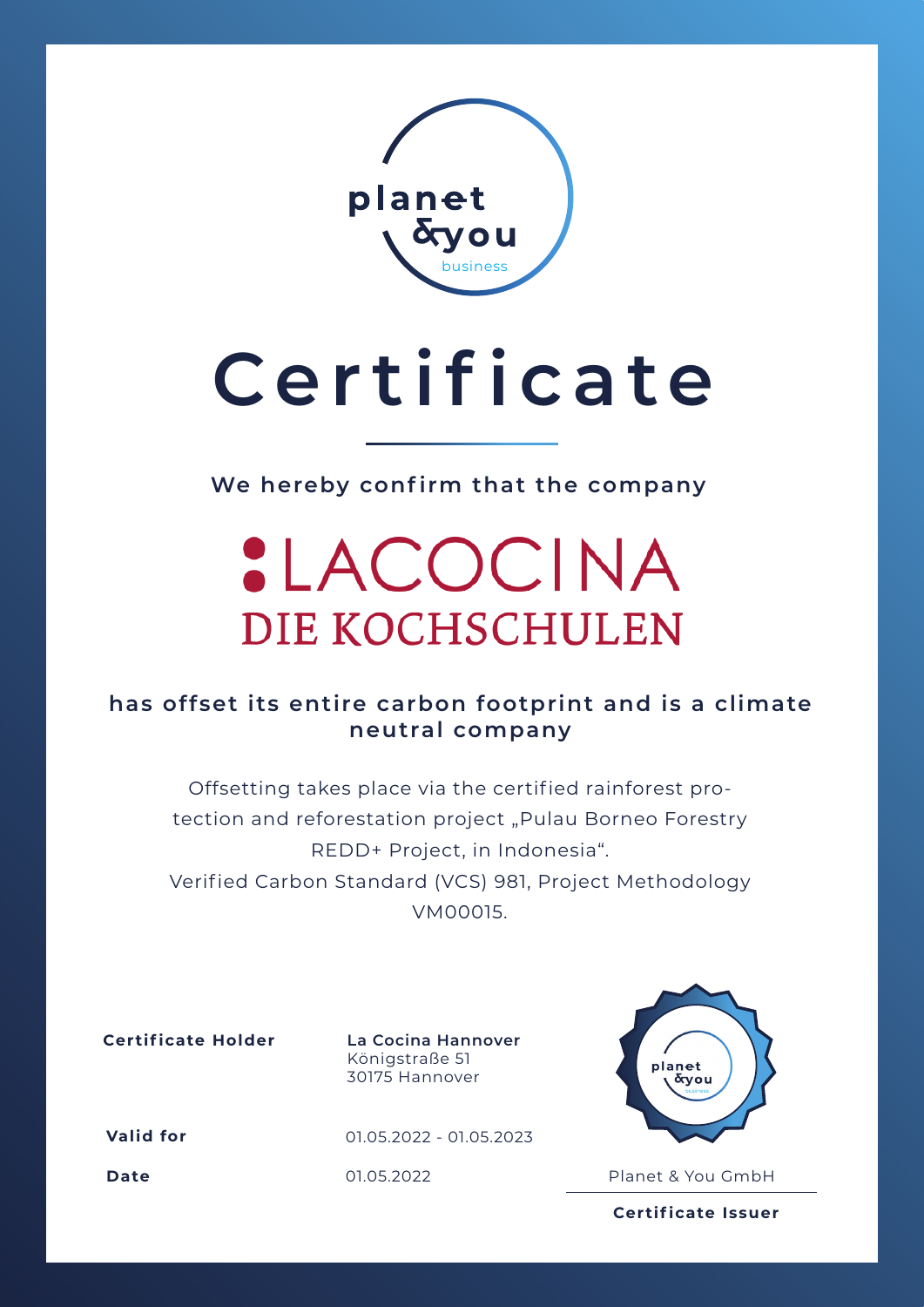

# **Certificate**

**We hereby confirm that the company**

### **:LACOCINA** DIE KOCHSCHULEN

#### **has offset its entire carbon footprint and is a climate neutral company**

Offsetting takes place via the certified rainforest protection and reforestation project "Pulau Borneo Forestry REDD+ Project, in Indonesia". Verified Carbon Standard (VCS) 981, Project Methodology VM00015.

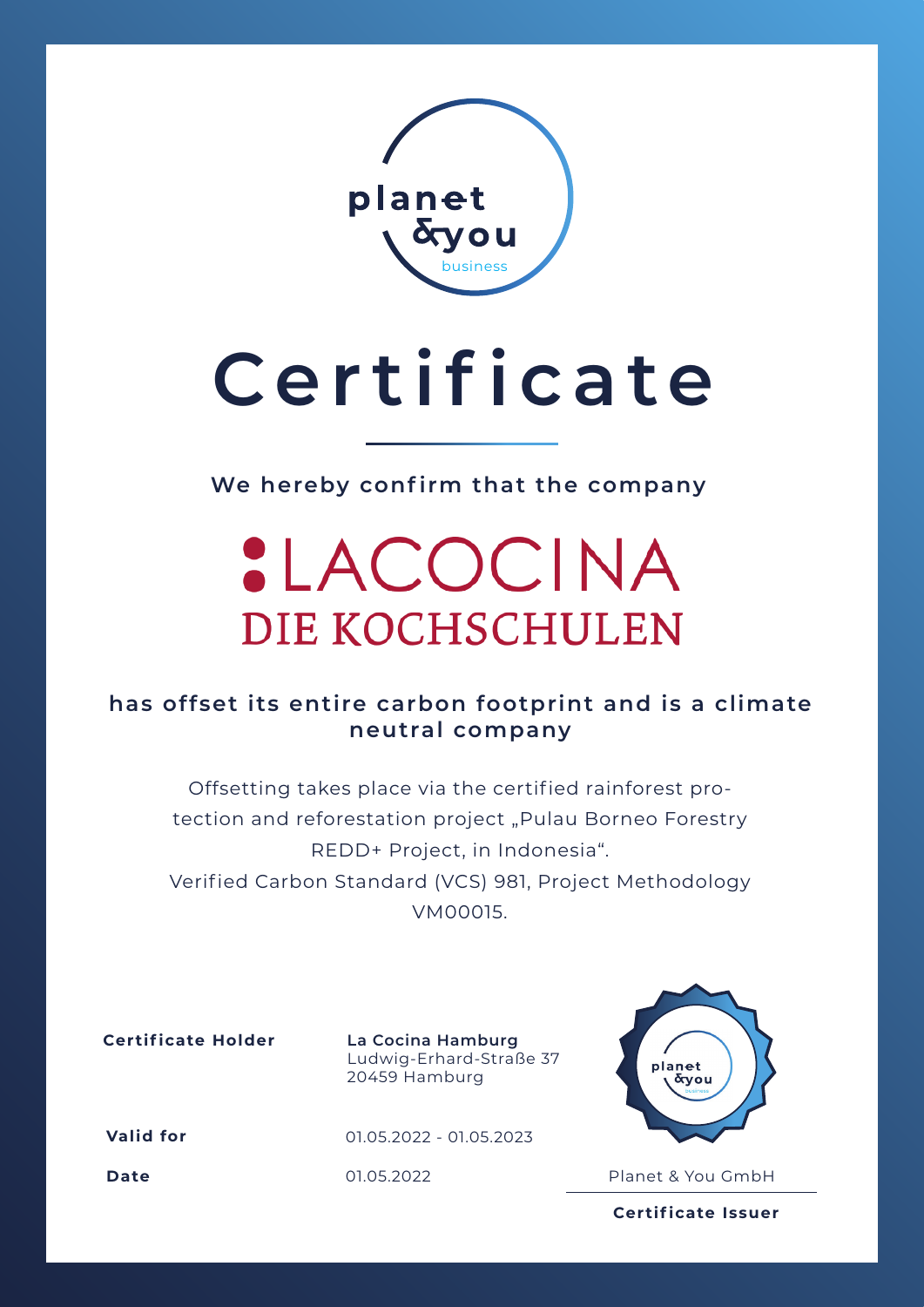

# **Zertifikat**

**Hiermit bestätigen wir**

### **:LACOCINA** DIE KOCHSCHULEN

**die Kompensation ihres gesamten Corporate Carbon Footprint sowie die Klimaneutralität**

Der Ausgleich erfolgt über das zertifizierte Regenwaldschutz- und Aufforstungsprojekt "Pulau Borneo Forestry REDD+ Projekt, in Indonesien" Verified Carbon Standard (VCS) 981, Project Methodology VM00015.